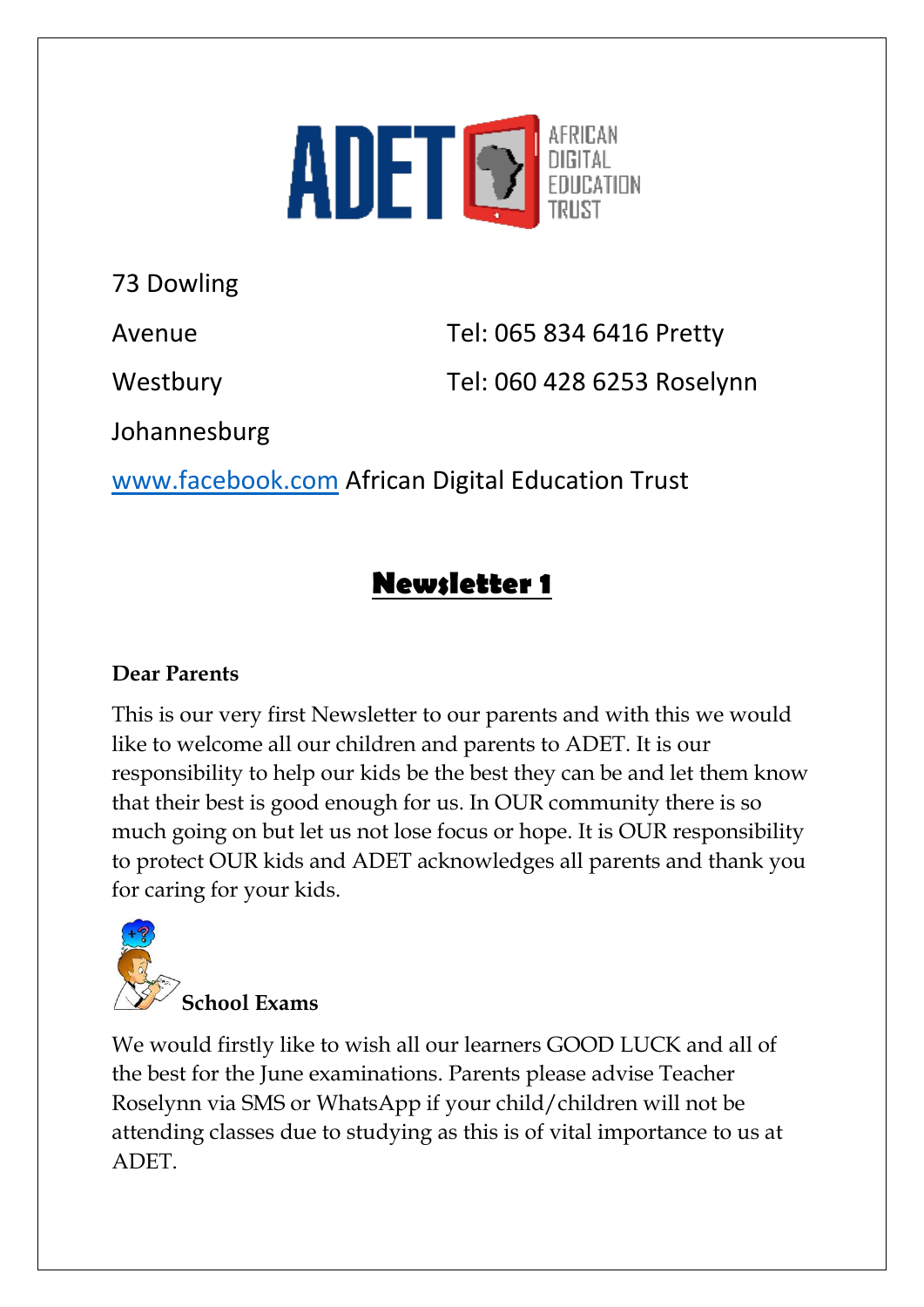

 **Matific & Reading Eggs Classes**



All classes will still be ongoing per normal during the school exams.

#### **June Holiday Program**

All notification regarding the Holiday Program will be forwarded to parents in the coming week via letter so please look out for that.

# **Thandulwazi Trust** Saturday Mathematics Classes

All classes will still continue per normal. Should there not be classes on a particular Saturday, Teacher Roselynn will communicate with all parents and students via WhatsApp/SMS. If there are any changes to any of the programs, communications will be sent out in advance. This program is very beneficial to our students and it is a FREE program for grade 9 & 10, so parents please encourage learners to attend the classes.

#### **Fees (Classes)**

Parents, please make every effort to honour the payment agreement of your child/children's FEES as discussed with you on the day of registration no matter how small the amount may be.



We have a raffle that will be given to all learners here at ADET at R10.00 per number with three great prizes up for grabs. The learner who brings in the most cards stands to win their own special prize. Please make every effort to assist learners as this is their idea and activity.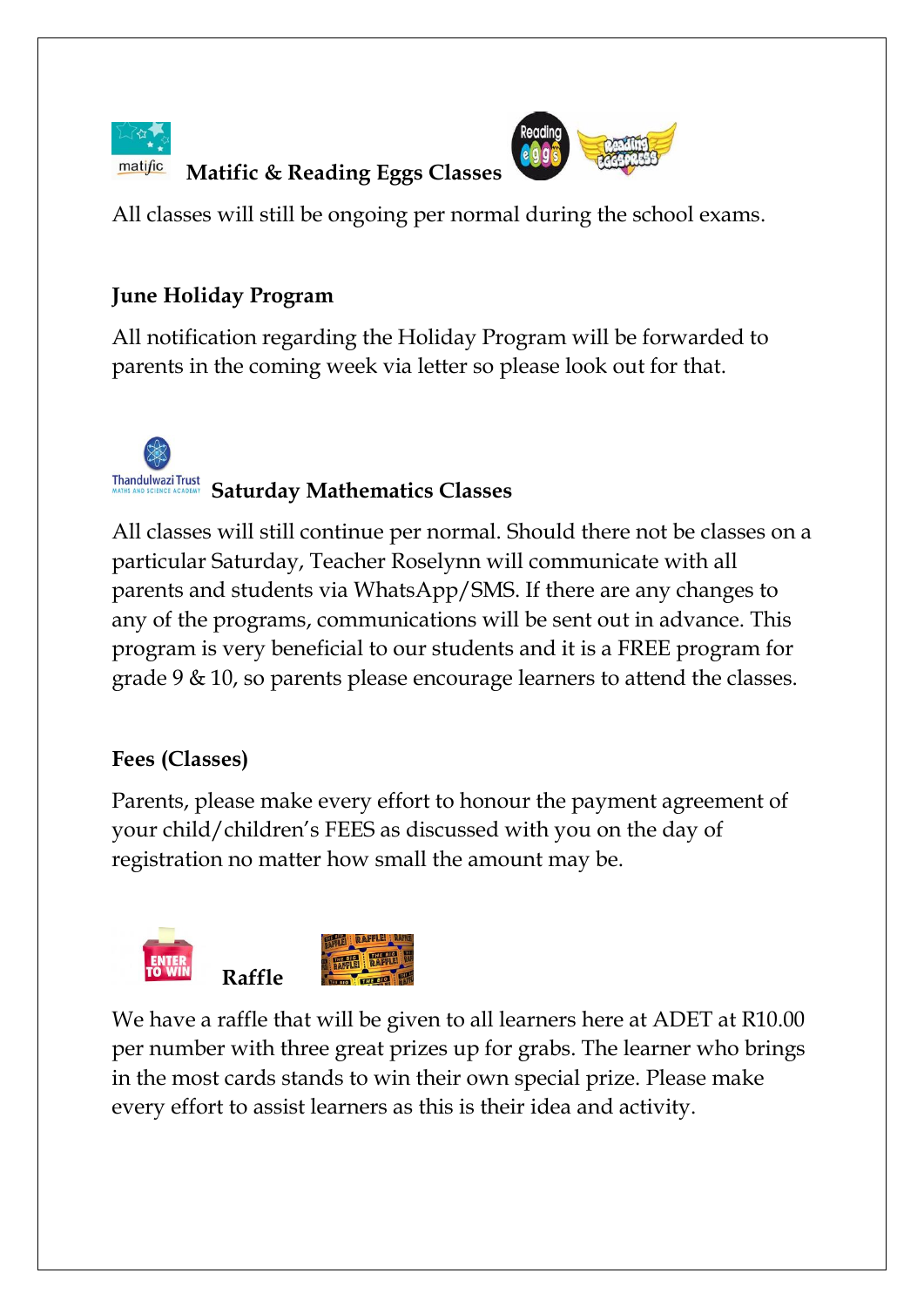

A reminder to all parents; After care FEES are to be paid by the 1st of every month. A grace period of 3 days will be given for all payments to be made and no exceptions will be made thereafter. All parents that are in arrears, please ensure that you settle the account before the next month.



Parents, please ensure that your child/children are dressed appropriately for the cold weather as the buildings are not very warm inside. Let us try to avoid OUR kids from getting sick. If there are any parents who could donate any blankets, pillows, sponge sheets, paper etc, please contact Teacher Janine on 064 11 55 240. It would be highly appreciated.

#### **Coming Soon**



Winter Wonder Land & Jumble SALE



A very special thank you to Mr Desmond Smith for donating six boxes of recycled paper!

Many Thanks, ADET TEAM